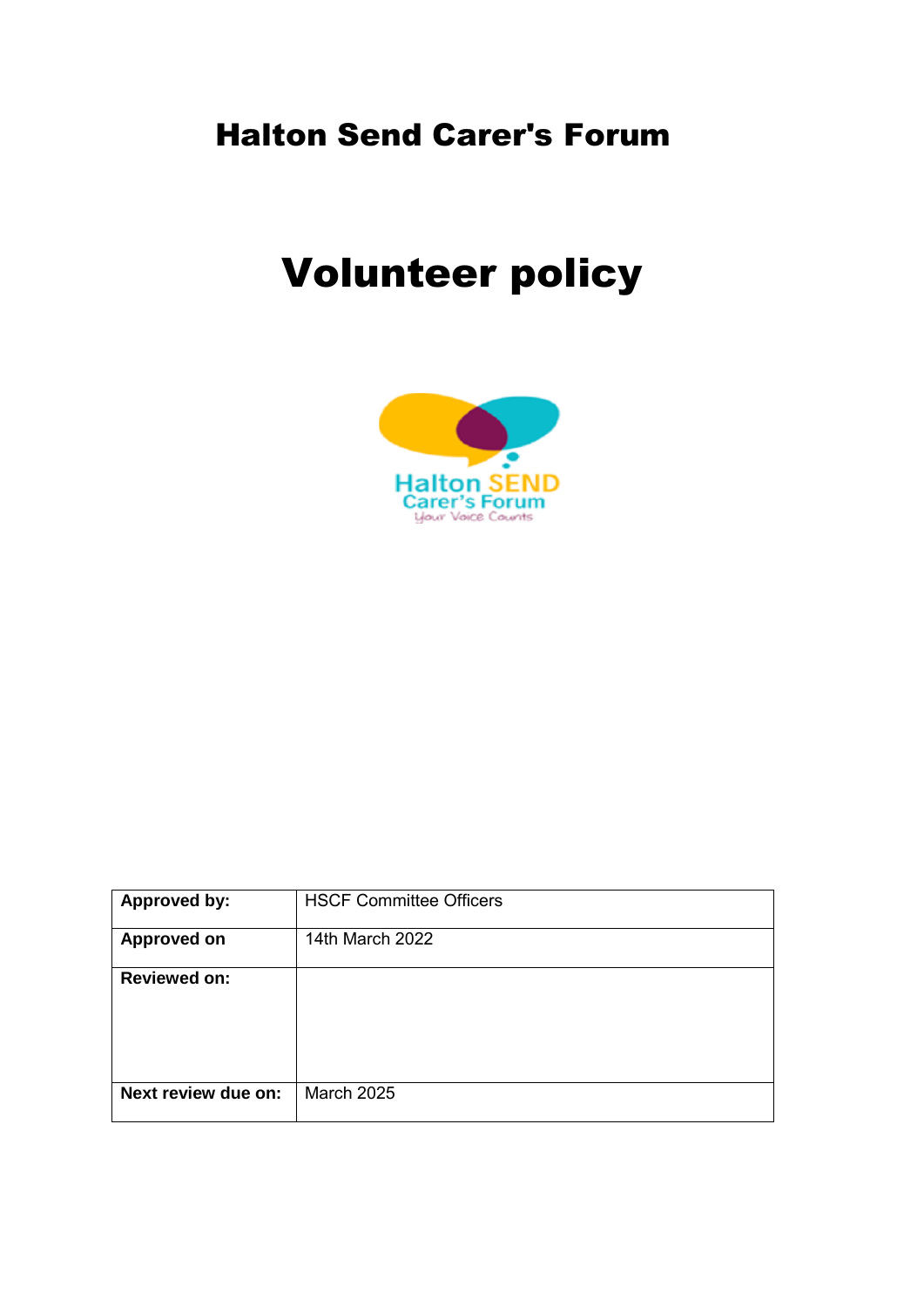Halton Send Carer's Forum (HSCF) recognises that volunteers can make an important contribution to the organisation and is positively committed to using volunteers in the work of HSCF. The general policy of HSCF is:

- To recruit volunteers as a representation of a cross-section of the community and to especially encourage parent carers to volunteer
- To endeavour to reduce or remove barriers to volunteering
- To ensure that the work of the volunteers complements and enhances the work of paid staff
- To provide clear guidelines regarding the roles and responsibilities of volunteers
- To provide adequate support, supervision and training of volunteers

#### **What volunteers can expect from HSCF**

#### **Volunteers can expect to:**

- receive a clear description of their role and the tasks they are being asked to perform
- receive an induction on the work of HSCF
- receive any information and/or training they need to meet the responsibilities of their role; they can also acces[s webinars and other training](https://contact.org.uk/get-involved/parent-carer-participation/resources-(general)/) for parent carer forums provided by the charity Contact
- receive as much advance warning of meetings as possible
- have a named person to whom they are responsible and who will provide ongoing support and supervision (volunteer, coordinator, mentor, Forum Officer)
- be invited to at least two volunteer meetings per year
- receive reimbursement for any reasonable out-of-pocket expenses in accordance with HSCF's Expenses and Remuneration Policy
- be provided with adequate insurance cover whilst undertaking work approved and authorised by HSCF (does not include motor insurance). (HSCF does not accept responsibility for loss of staff or volunteers' property, including cash)
- be treated in accordance with HSCF's Equal Opportunities Policy and Health and Safety Statement
- be treated with understanding of their carer status, and not made to feel bad if they have to reduce or pause their involvement to focus on their family
- have their views and opinions heard
- receive references on the basis of their work for HSCF (regular volunteers only)
- refuse a task they are not comfortable with
- receive a prompt and fair response to any problems, grievances and difficulties they raise in relation to their work, in accordance with HSCF's Comments and Complaints Policy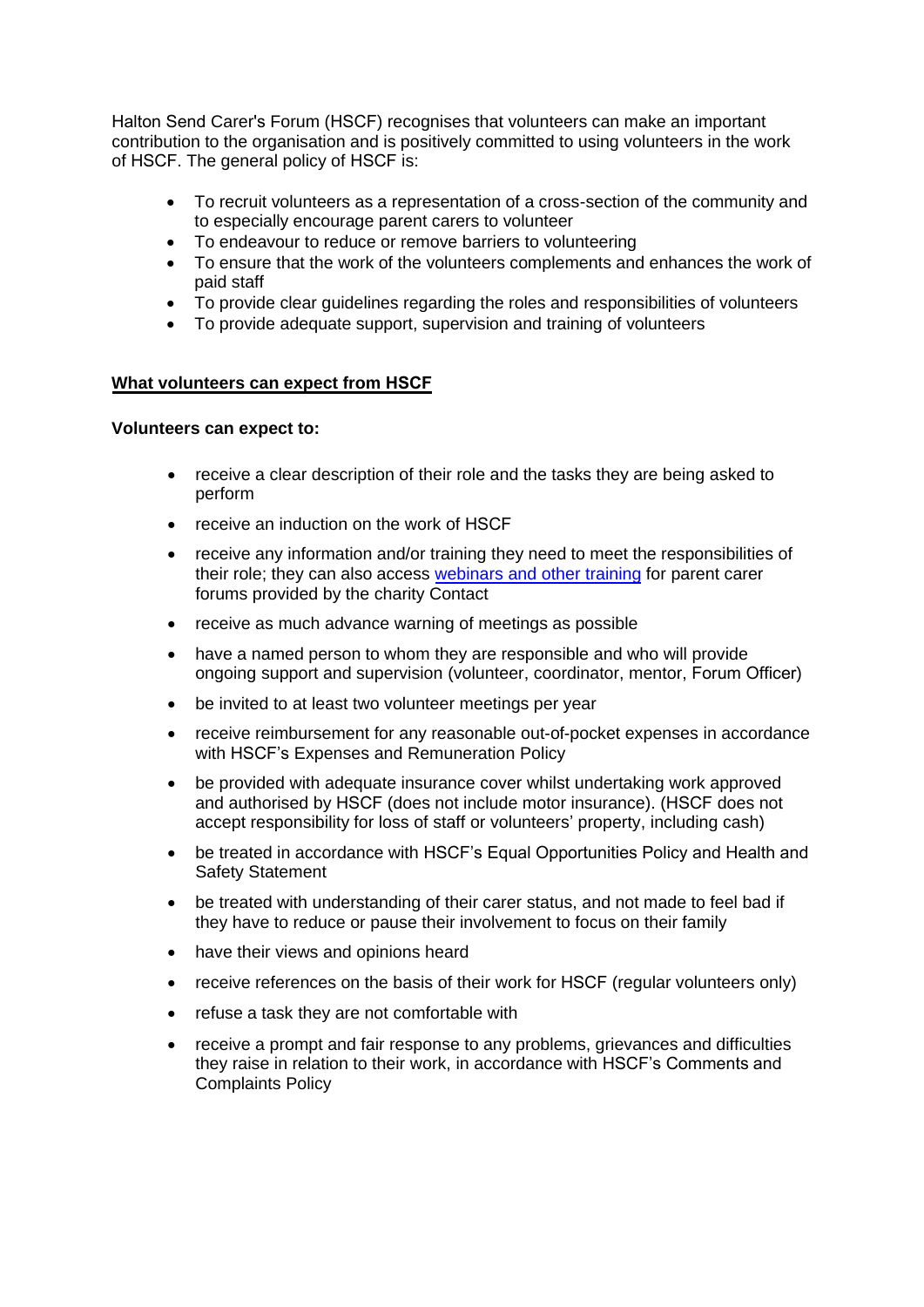### **What HSCF expects from volunteers**

#### **HSCF expects its volunteers to:**

- work within the vision and values of HSCF
- work within the agreed role description, undertake relevant training and be clear what is expected of them
- abide by HSCF's policies and procedures, including: Equal Opportunities Policy Confidentiality Policy Data Protection Policy Health and Safety Statement Safeguarding and Child Protection Policy Expenses and Remuneration Policy Conflict of Interest Policy Password Policy Comments and Complaints Policy Social Media Policy
- be punctual and reliable, and promptly inform the named person when they become aware that they will be unable to attend an appointment or a meeting, or carry out a piece of work assigned to them
- be honest about the amount of time they are able to commit
- log their volunteering hours via em[ail to haltons](https://forms.office.com/pages/responsepage.aspx?id=z_jWAABklk6RYDSEz3gCXGON1yWOLH9Nu167Z-gs54ZUMTdGQ0pHTjE0R0Q2OEkwTDFZSFFLTUJDUi4u)endcarersforum@gmail.com
- maintain professional boundaries and avoid giving their home address, email address or phone number in their work
- be polite
- avoid criticism or endorsement of named individuals, schools, organisations or services whilst undertaking work on behalf of HSCF
- respect other cultures, religions, parenting styles, political opinions etc.
- refrain from championing one approach (e.g. specific therapy or medical intervention) over another
- be clear that any opinions they express outside their work for HSCF are their personal views and should not be regarded as being the official HSCF line
- be aware that any information they post on social media, whether through their personal account or an HSCF account, could affect how people perceive HSCF, and refrain from posting comments on social media that could negatively impact on working relationships with HSCF's partners
- be clear at third-party events and meetings (e.g. consultations organised by the local authority) whether they are there as an individual parent OR as an authorised HSCF representative
- if approached by organisations to be a volunteer for HSCF, to refer back to HSCF for approval to ensure attendance meets our key priorities
- wear identification whilst attending public events and meetings as an authorised HSCF representative
- not talk to the press or radio or other media on behalf of HSCF without prior authority